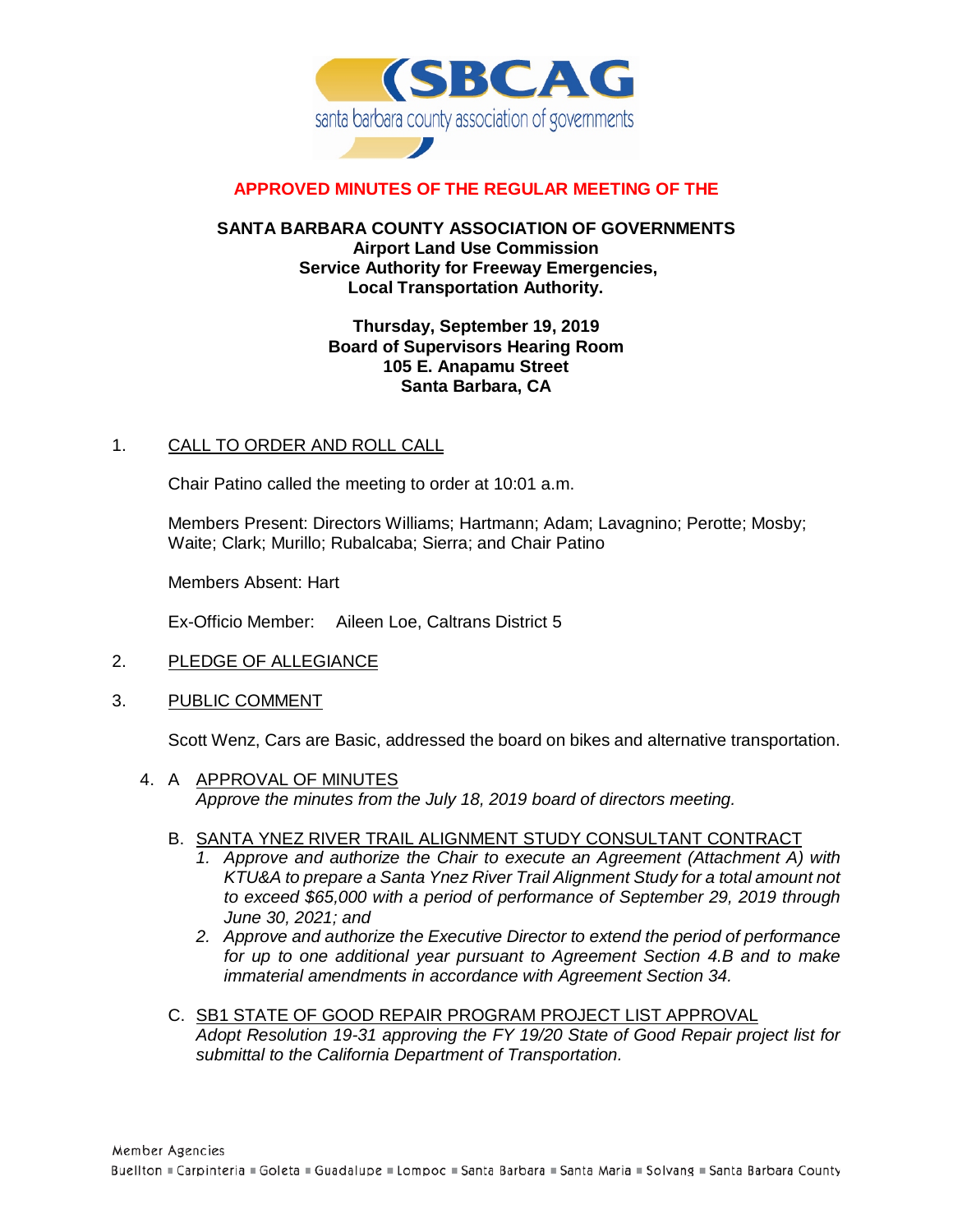- D. FY 2019-20 OWP AND BUDGET AMENDMENT #1
	- *1. Adopt Resolution 19-32 (Attachment A) amending the FY 2019-20 Overall Work Program (OWP) and Budget to adjust work elements to reflect FY 2018-19 carryover balances which are cerified by the State, to add appropriations for consulting services, to reflect unanticipated governmental revenues, and to shift staffing resources to reflect actual work effort.*
	- *2. Approve and authorize the Executive Director, Marjie Kirn, to execute this amendment to the OWP and Budget.*

Consent Item 4E was pulled from the consent calendar and considered separately. Director Williams recused himself from Item 4E.

E. AMENDMENT TO 2019 FEDERAL TRANSPORTATION IMPROVEMENT PROGRAM

*Adopt Resolution 19-34 amending the 2019 Federal Transportation Improvement Program through Formal Amendment No. 8 to program Highway Infrastructure Program funds to the U.S. 101 High Occupancy Vehicle Project.*

Motion made to approve staff recommendation.

| Motion:         | Murillo                                                                                                | Second: Hartmann |
|-----------------|--------------------------------------------------------------------------------------------------------|------------------|
| Motion carried: | 11-0                                                                                                   |                  |
| Yes:            | Hartman, Adam, Lavagnino, Mosby, Murillo, Perotte; Waite,<br>Rubalcaba, Sierra Clark, and Chair Patino |                  |
| No:             | None                                                                                                   |                  |
| Abstention:     | None                                                                                                   |                  |
| Absent:         | Williams, Hart                                                                                         |                  |

F. MEASURE A STRATEGIC PLAN FINANCIAL MEMORANDUM

*Approve clarification to Measure A Strategic Plan Financial memorandum to allow use of Regional Surface Transportation Program (RSTP) reserve funding for U.S. 101 High Occupancy Vehicle (HOV) Phase 4 project and parallel projects as part of innovative corridor level programming approach.*

G. ENERGETICS, INC. AGREEMENT – AMENDMENT NO. 1

*Approve, ratify, and authorize the Chair to execute Amendment No. 1 (Attachment A) with Energetics, Inc. to complete a regional multi-modal transportation network resiliency assessment to extend the term for one year revising the period of performance to September 24, 2018 through August 30, 2020 without increasing the total not to exceed amount of \$85,000.*

# H. MEASURE A CITIZENS OVERSIGHT COMMITTEE

*Approve reappointment of Phillip Greene, Alissa Hummer, Pat Saley, and Laurie Tamura to the Measure A Citizens Oversight Committee for a four-year term from September 2019 to September 2023.*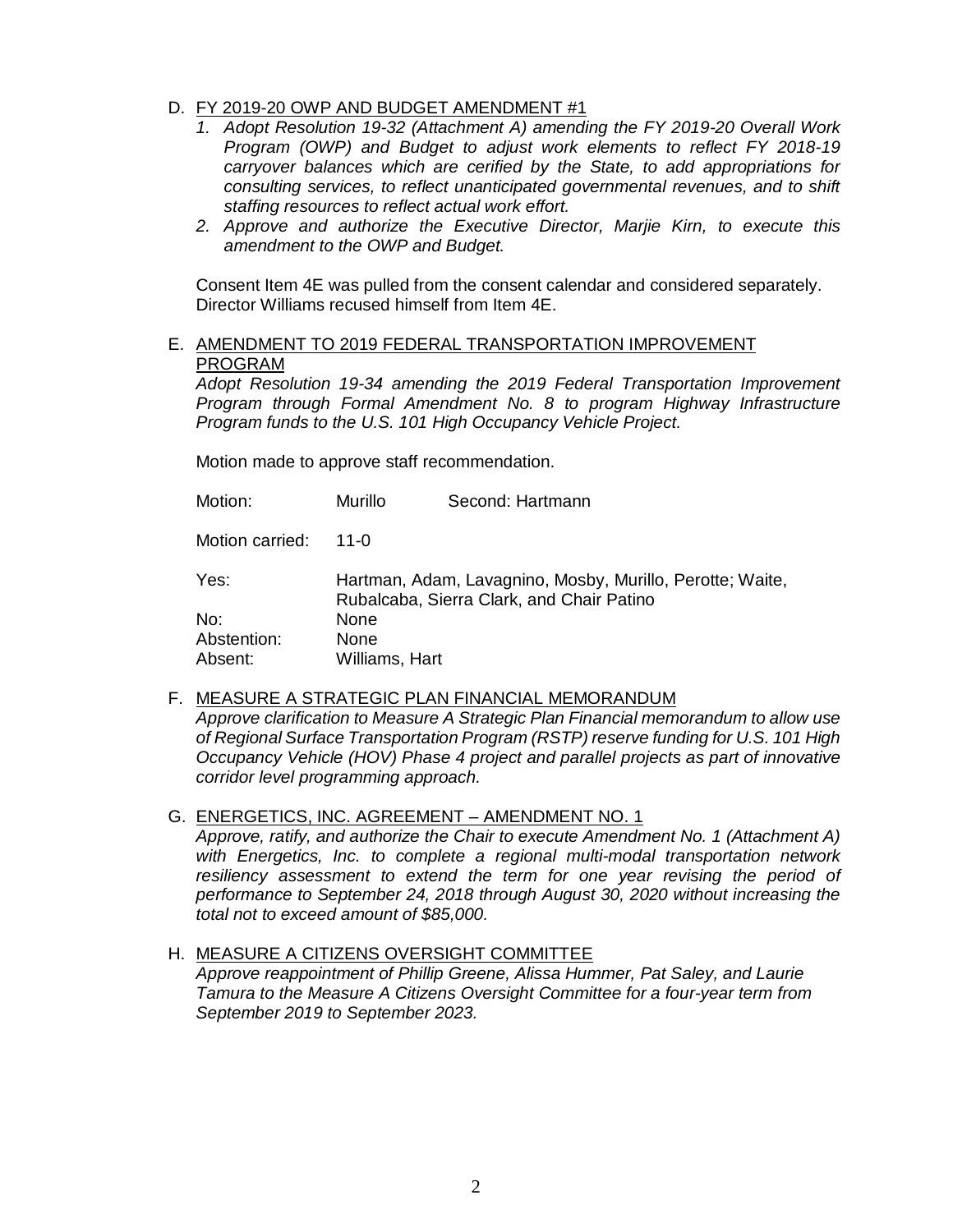Item 4I was pulled from the Consent calendar and considered separately.

- I. OLIVE MILL PROJECT AND SAN YSIDRO PROJECT
	- *1. Adopt Resolution 19-35 (Attachment A) amending the FY 2019-20 Overall Work Program (OWP) and Budget (Amendment 2) to reflect the usage of Regional Surface Transportation Program (RSTP) Highway 101 reserve funds for the Olive Mill and San Ysidro Intersection Improvement Projects; and*
	- *2. Approve and authorize the Executive Director, Marjie Kirn, to execute these amendments to the OWP and Budget; and*
	- *3. After adoption of Resolution 19-35, approve and authorize the Chair to execute a Memorandum of Understanding (MOU 2019) with the City of Santa Barbara and the County of Santa Barbara to continue work and add new work for the environmental, preliminary geometric design, and coastal permitting phases of the Olive Mill Roundabout Project and the San Ysidro Roundabout Projects with a total amount not to exceed \$708,399 for the period of performance from the date executed through December 31, 2020; and*
	- *4. Approve and authorize the Executive Director, Marjie Kirn, to make administrative adjustments to individual project budgets such that the total budget is not exceeded pursuant to MOU 2019 Section 5.F., and to make administrative amendments in accordance with MOU 2019 Section 28.*

# PUBLIC COMMENT

Jeff Wossberg, spoke in opposition of the proposed roundabout.

Juergen Boehr, spoke in opposition of the proposed roundabout.

Scott Wenz, Cars are Basic spoke in opposition of the proposed roundabout.

Denice S. Adams, spoke about the shut down of the south bound Cabrillo on ramp.

Shelley Badat spoke in opposition of the proposed project.

Mimi Wills spoke about roundabouts and the safety for the visually impaired.

Motion made to approve staff recommendation.

| Motion:         | Murillo                                                                                 | Second: Williams         |  |
|-----------------|-----------------------------------------------------------------------------------------|--------------------------|--|
| Motion carried: | $9 - 3$                                                                                 |                          |  |
| Yes:            | Williams, Hartman, Adam, Lavagnino; Mosby, Murillo, Perotte;<br>Clark, and Chair Patino |                          |  |
| No:             |                                                                                         | Waite; Rubalcaba, Sierra |  |
| Abstention:     | None                                                                                    |                          |  |
| Absent:         | Hart                                                                                    |                          |  |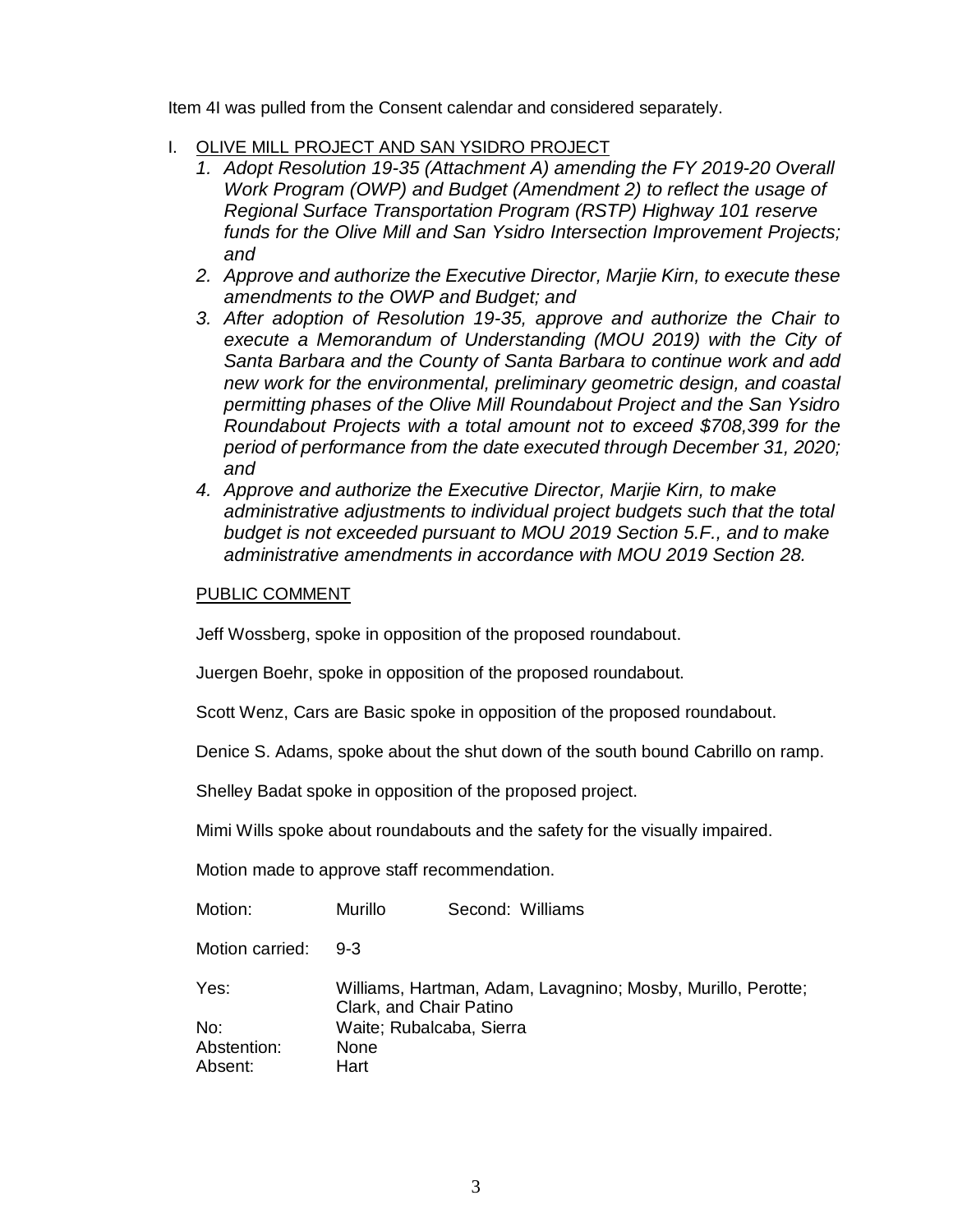Director Clark recused himself from Item 5.

### 5. AIRPORT LAND USE COMPATIBILITY PLANS

- *A. After consideration of the proposed Final Negative Declaration together with the Initial Study and any comments received during the public review process, and on the basis of the whole record:*
	- *1. Make the required CEQA findings as included in Attachment 1 of the Staff Report; and*
	- *2. Adopt the Final Negative Declaration, included as Attachment 2 of the Staff Report.*
- *B. Adopt Resolution 19-36 adopting the 2019 Lompoc Airport Land Use Compatibility Plan (ALUCP) to supersede and replace the portion of the 1993 ALUCP that previously governed the Lompoc Airport.*
- *C. Adopt Resolution 19-37 adopting the 2019 New Cuyama ALUCP to supersede and replace the portion of the 1993 ALUCP that previously governed the New Cuyama Airport.*
- *D. Adopt Resolution 19-38 adopting the 2019 Santa Maria ALUCP to supersede and replace the portion of the 1993 ALUCP that previously governed the Santa Maria Airport.*
- *E. Adopt Resolution 19-39 adopting the 2019 Santa Ynez ALUCP to supersede and replace the portion of the 1993 ALUCP that previously governed the Santa Ynez Airport.*
- *F. Adopt Resolution 19-40 adopting the 2019 Vandenberg ALUCP to supersede and replace the portion of the 1993 ALUCP that previously governed the Vandenberg Airport*
- *G. Adopt Resolution 19-41 adopting the 2019 Santa Barbara Municipal ALUCP to supersede and replace the portion of the 1993 ALUCP that previously governed the Santa Barbara Municipal Airport.*
- *H. Authorize the Executive Director to submit the adopted resolutions and ALUCPs to the California Department of Transportation, Division of Aeronautics.*
- *I. OR, continue Items 5.A. through 5.H. to a future meeting for consideration.*

# PUBLIC COMMENT

Francisco Chacon, addressed the board on the continuance of Item 5.

Beth Collings, representing Brownstein, Deckers, Towbes Group, Investtec, Jordanos, John Lund, John Price and Mark Linehan thanked the board for continuing the item to a future date.

Steve Fort, representing the Towbes Group, spoke in support of the continuation.

Lee Ann Palmer, homeowner, addressed the board on airport safety.

Don Loomer, Rancho Goleta Mobile Home Park, spoke in support of the continuation.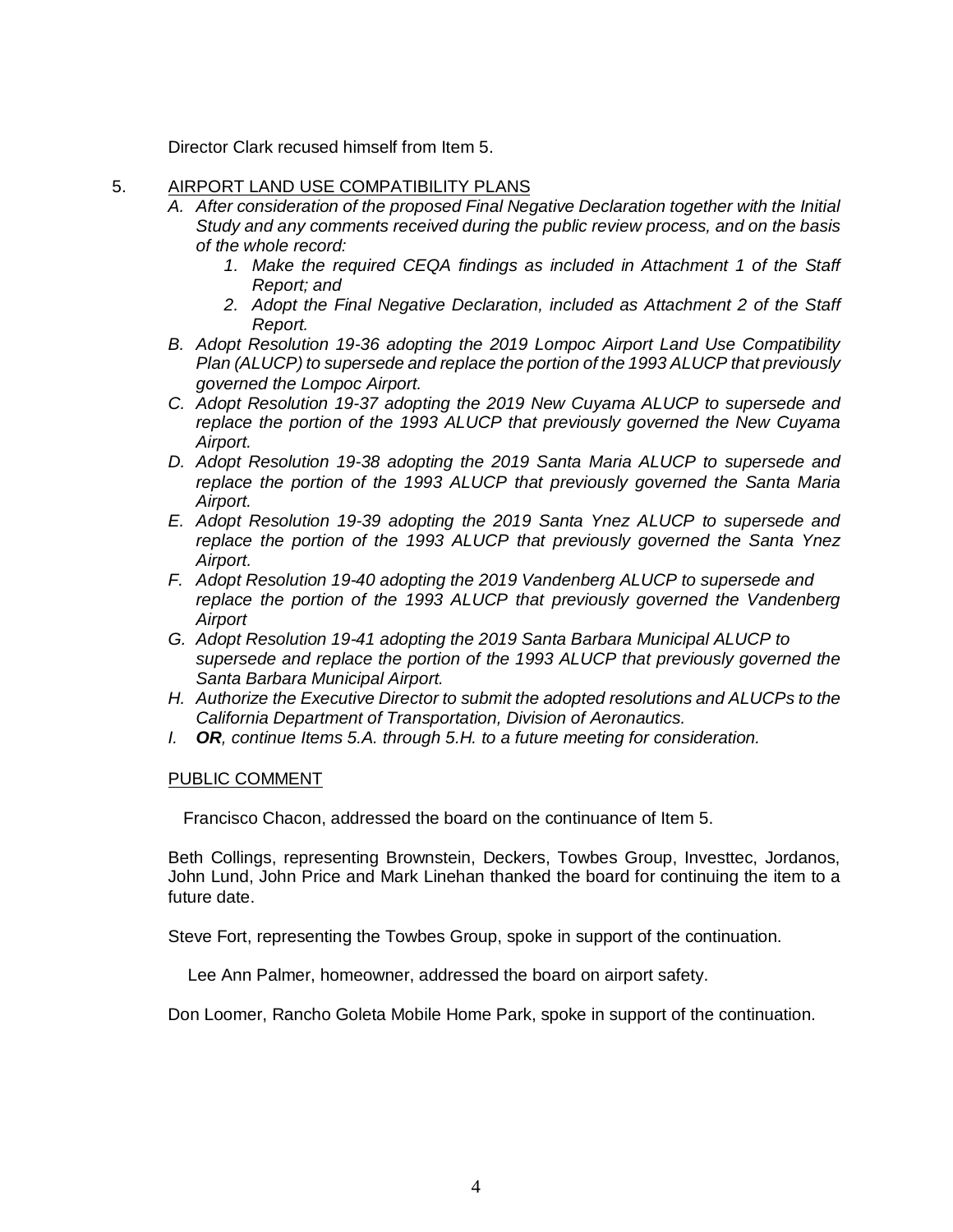Motion made to continue item (option I) to a future meeting for consideration.

Motion: Lavagnino Second: Rubalcaba Motion carried: 11-0 Yes: Williams, Hartman, Adam, Lavagnino, Mosby, Murillo, Perotte; Waite, Rubalcaba, Sierra and Chair Patino No: None Abstention: None Absent: Clark, Hart

# 6. SENATE BILL 375 SUSTAINABLE COMMUNITIES STRATEGY PUBLIC PARTICIPATION PLAN

- *A. Review and approve the draft Public Participation Plan (Attachment B) describing a process to be undertaken by SBCAG staff and consistent with the process undertaken in the previous RTP-SCS update cycle; OR*
- *B.*
- *1. Review and approve the draft Public Participation Plan (Attachment C) describing a process to be undertaken by SBCAG staff, redesigned from the previous RTP-SCS update cycle to include community listening sessions and a web-based means of public participation; AND*
- *2. Adopt Resolution 19-33 (Attachment D) amending the FY 2019-20 Overall Work Program (OWP) and Budget to adjust work elements to reduce the need for consulting services and to shift staffing resources to reflect actual work effort as reflected in Attachments E, F, and G; AND*
- *3. Approve and authorize the Executive Director, Marjie Kirn, to execute this amendment to the OWP and Budget; OR*

*C.*

- *1. Review and approve the draft Public Participation Plan (Attachment H) describing a process to be undertaken by SBCAG staff and the Community Environmental Council; AND*
- *2. Approve and authorize the Chair to execute an agreement between the Community Environmental Council and SBCAG (Attachment I) for public outreach services associated with the Sustainable Communities Strategy update in an amount not to exceed \$75,000 with a term to commence upon*  SBCAG's issuance of a notice to proceed and through August 31, 2021; **AND**
- *3. Approve and authorize the Executive Director to extend the period of performance by up to one additional year in accordance with Section 4 of the Agreement.*

Motion made to recommend option C.

| Motion:         | Williams                                                                                                         | Second: Hartmann |  |
|-----------------|------------------------------------------------------------------------------------------------------------------|------------------|--|
| Motion carried: | 12-0                                                                                                             |                  |  |
| Yes:            | Williams, Hartman, Adam, Lavagnino, Mosby, Murillo, Perotte;<br>Waite, Rubalcaba, Sierra Clark, and Chair Patino |                  |  |
| No:             | <b>None</b>                                                                                                      |                  |  |
| Abstention:     | None                                                                                                             |                  |  |
| Absent:         | Hart                                                                                                             |                  |  |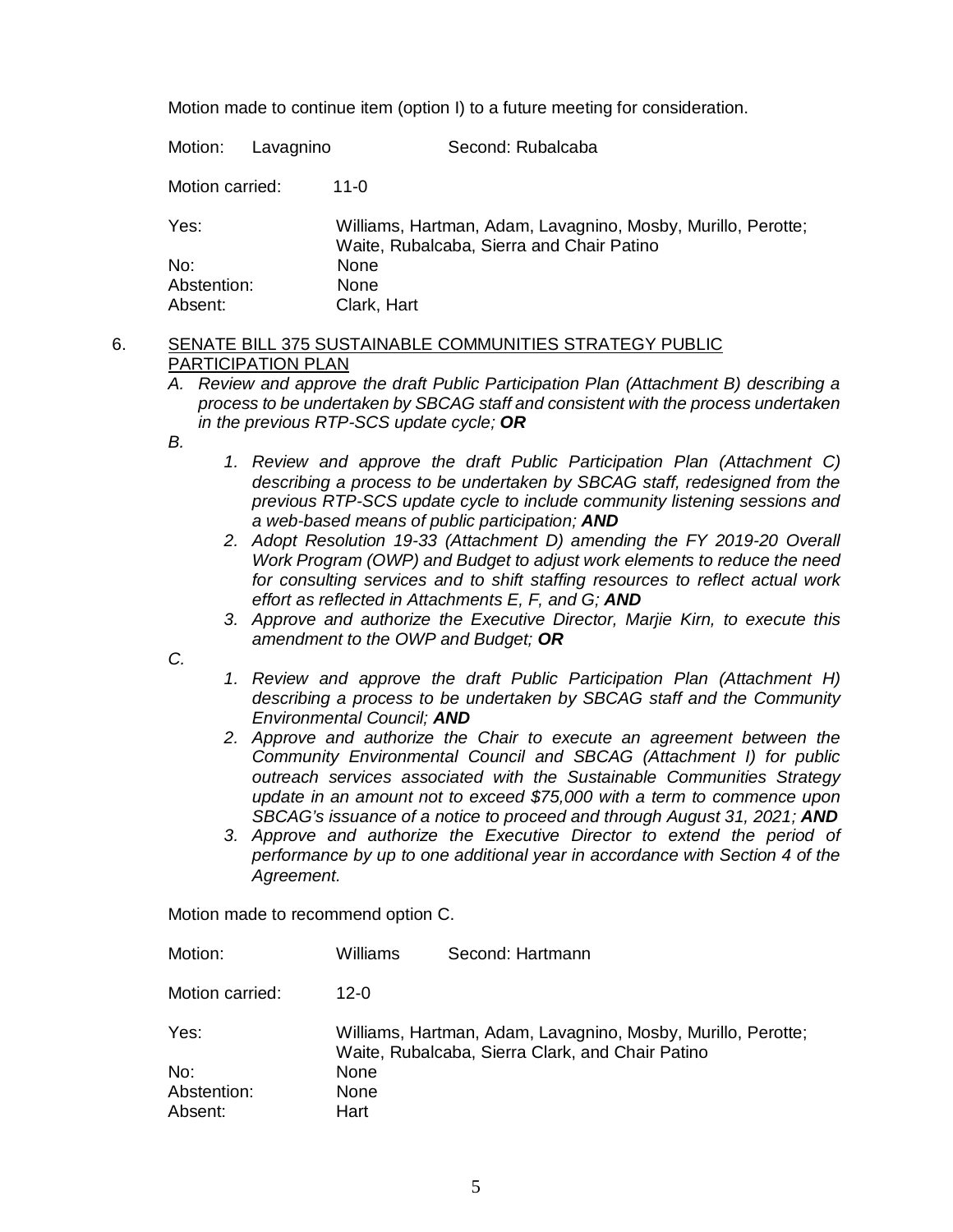# 7. HOUSING PLANNING AND PRODUCTION GRANTS PROGRAM

- *A. Receive an update on Housing Planning and Production Grants Program funding opportunities.*
- **B.** Nominate and appoint one SBCAG Director representing the County Board of *Supervisors to serve on the Central Coast Mega-Region working group.*
- *C. Affirm SBCAG support for the Association of Monterey Bay Area Governments (AMBAG) to serve as the Central Coast mega-region fiscal agent.*

Motion made to appoint Director Hart to serve on the Central Coast Mega Region working group

| Motion:         | Williams                                                                                                         | Second: Lavagnino |
|-----------------|------------------------------------------------------------------------------------------------------------------|-------------------|
| Motion carried: | $12 - 0$                                                                                                         |                   |
| Yes:            | Williams, Hartman, Adam, Lavagnino, Mosby, Murillo, Perotte;<br>Waite, Rubalcaba, Sierra Clark, and Chair Patino |                   |
| No:             | None                                                                                                             |                   |
| Abstention:     | None                                                                                                             |                   |
| Absent:         | Hart                                                                                                             |                   |

Motion made to affirm SBCAG support for AMBAG to serve as the Central Coast megaregion fiscal agent.

| Motion:         | Clark                                                                                                      | Second: Williams |
|-----------------|------------------------------------------------------------------------------------------------------------|------------------|
| Motion carried: | $11 - 0 - 1$                                                                                               |                  |
| Yes:            | Williams, Hartman, Lavagnino, Mosby, Murillo, Perotte; Waite,<br>Rubalcaba, Sierra Clark, and Chair Patino |                  |
| No:             | None                                                                                                       |                  |
| Abstention:     | Adam                                                                                                       |                  |
| Absent:         | Hart                                                                                                       |                  |

#### 8. ONE MINUTE REPORTS

Board Members provided updates on the activities in their districts and cities.

#### 9. EXECUTIVE DIRECTOR'S REPORT Marjie Kirn, Executive Director reported on activities and achievements of SBCAG staff, SBCAG job openings, upcoming events of interest to the Board of Directors and the public, and general status of SBCAG major projects.

#### 10. CALTRANS DISTRICT DIRECTOR'S REPORT

Aileen Loe, Caltrans District 5, reported on Caltrans projects and repairs throughout the state, including Caltrans staff, projects and repairs in Santa Barbara County such as state highways, intersections and bridges, and provide any available updates on Highway 101 and Highway 192 due to the Thomas Fire mudslides.

11. COMMITTEE MEETINGS Director Julian provided a written report of the September 12, 2019 CalVans Board Meeting.